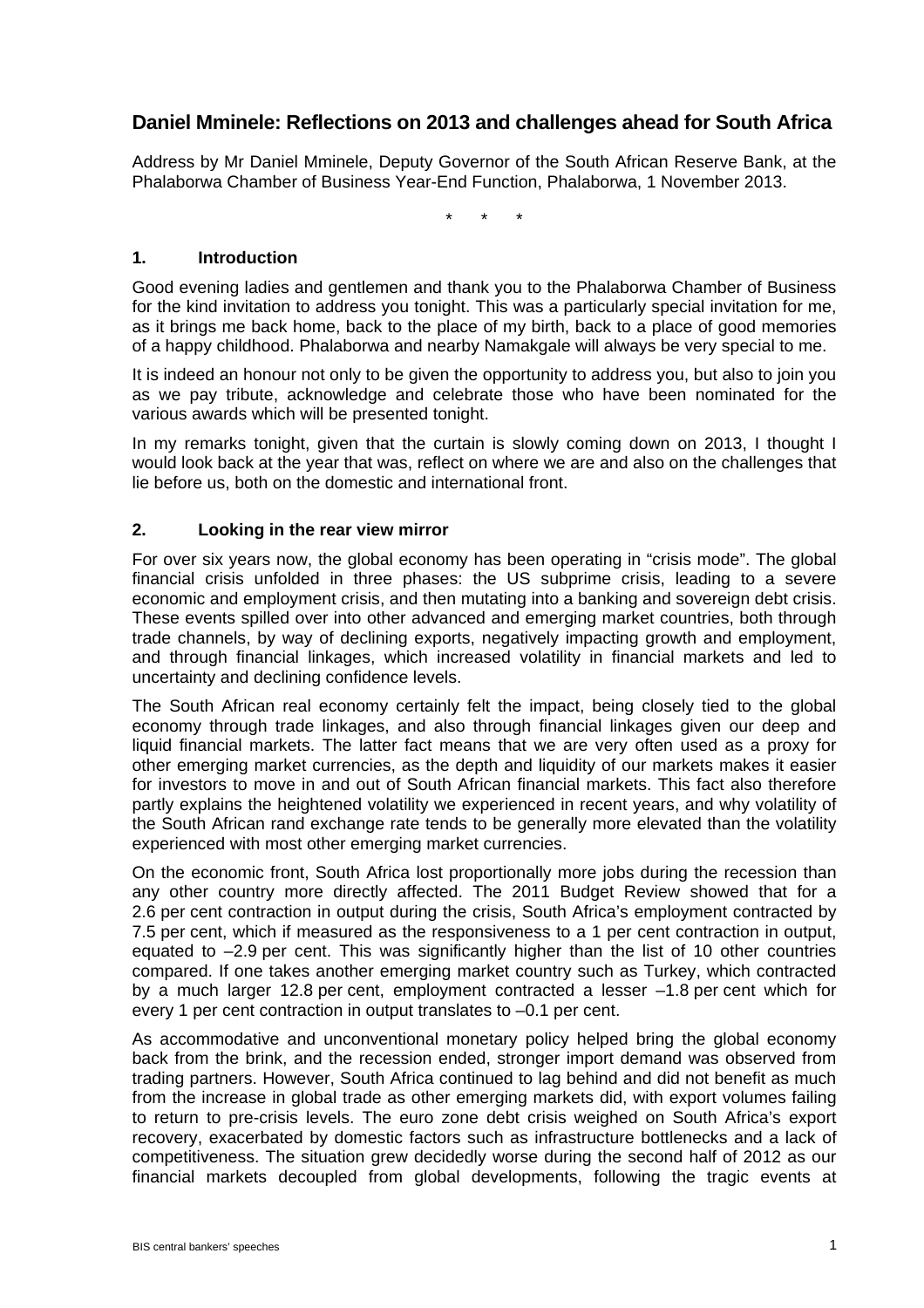Lonmin's Marikana mine. Wild-cat strike action spilled over to other parts of the platinum industry, later moving to rest of the mining sector, and to the transport and agricultural sectors, resulting in a significant dent in global investor confidence in the country, which contributed to sovereign credit ratings downgrades by all three major rating agencies, and ultimately resulted in a further weakening in the exchange rate of the rand and higher borrowing costs for the country.

In the absence of strong support from the export sector, domestic demand became the main driver of growth, supported by low nominal interest rates, rising disposable income and increased household debt levels. Fixed investment also provided a boost to growth, although this remained far below levels one would have liked to see, especially the private sector's contribution to fixed investment. Since 2009, South Africa's real GDP growth lagged that of other emerging markets, averaging 3 per cent as compared to the average of around 5 per cent for emerging markets.

As Phalaborwa is a mining town, and has had a long and rich history with the mining industry, allow me to say a little more about mining. The mining sector's contribution to real gross domestic product has halved since 1995, accounting for just over 5 per cent of GDP today. This fact does not make the mining sector irrelevant to the economy, far from it. The sector is important because it generates the bulk of foreign currency earnings – exports of minerals and metals account for approximately 60 per cent of all export revenue, hence the sensitivity of the foreign exchange value of the rand to mineral and metal prices and their production. Mining accounts for approximately one third of market capitalisation on the JSE; has been a strong attraction for Foreign Direct Investment and contributes handsomely to government's tax revenue. The mining sector has shed a fair amount of jobs in the wake of the Marikana debacle – in the period between December 2009 to June 2012, employment picked up from 488 000 to 534 000, but has since declined to 511 000 in the second quarter of 2013. Although employing just shy of 3 per cent of South Africa's total formal and informal labour force, the mining sector indirectly employs another 500 000 people, through linkages to other sectors, such as manufacturing.

Given the importance of the mining industry for our economy we can ill-afford the fractious labour relations environment and the violence we have seen.

## **3. Reflecting on 2013**

As we entered 2013 there was a fair degree of optimism globally and locally, informed by some bold policy measures that had been taken in the latter part of 2012 and early 2013. In particular, the launch of the Outright Monetary Transactions programme (OMT) in the euro zone and in January 2013, as the US managed to avert the fiscal cliff. Both of these events provided a significant boost to confidence and helped to contain the most immediate threats to the global financial system, and thereby restored calm to financial markets. There was hope that reduced volatility in financial markets and improved confidence would eventually be transmitted into the real economy and provide for a more durable recovery. The domestic economy was expected to continue growing at a moderate pace (after a growth rate of 2.5 per cent for 2012), thanks to encouraging prospects for the global economy and improved sentiment following a successful ANC elective conference, which adopted the National Development Plan and provided some clarity in respect of policy positions around nationalisation in the mining industry.

The IMF's World Economic Outlook (WEO) released in January 2013 indicated that "Global growth is projected to increase during 2013, as the factors underlying soft global activity are expected to subside". Admittedly, the IMF also warned about downside risks that still remained. Based on data available so far, and recent information and developments in the global and domestic economy, a stronger recovery in 2013 will unfortunately in all likelihood turn out to be rather more elusive than what we had hoped for, and this is borne out by the latest release of the WEO which has seen a downgrade of global growth forecasts.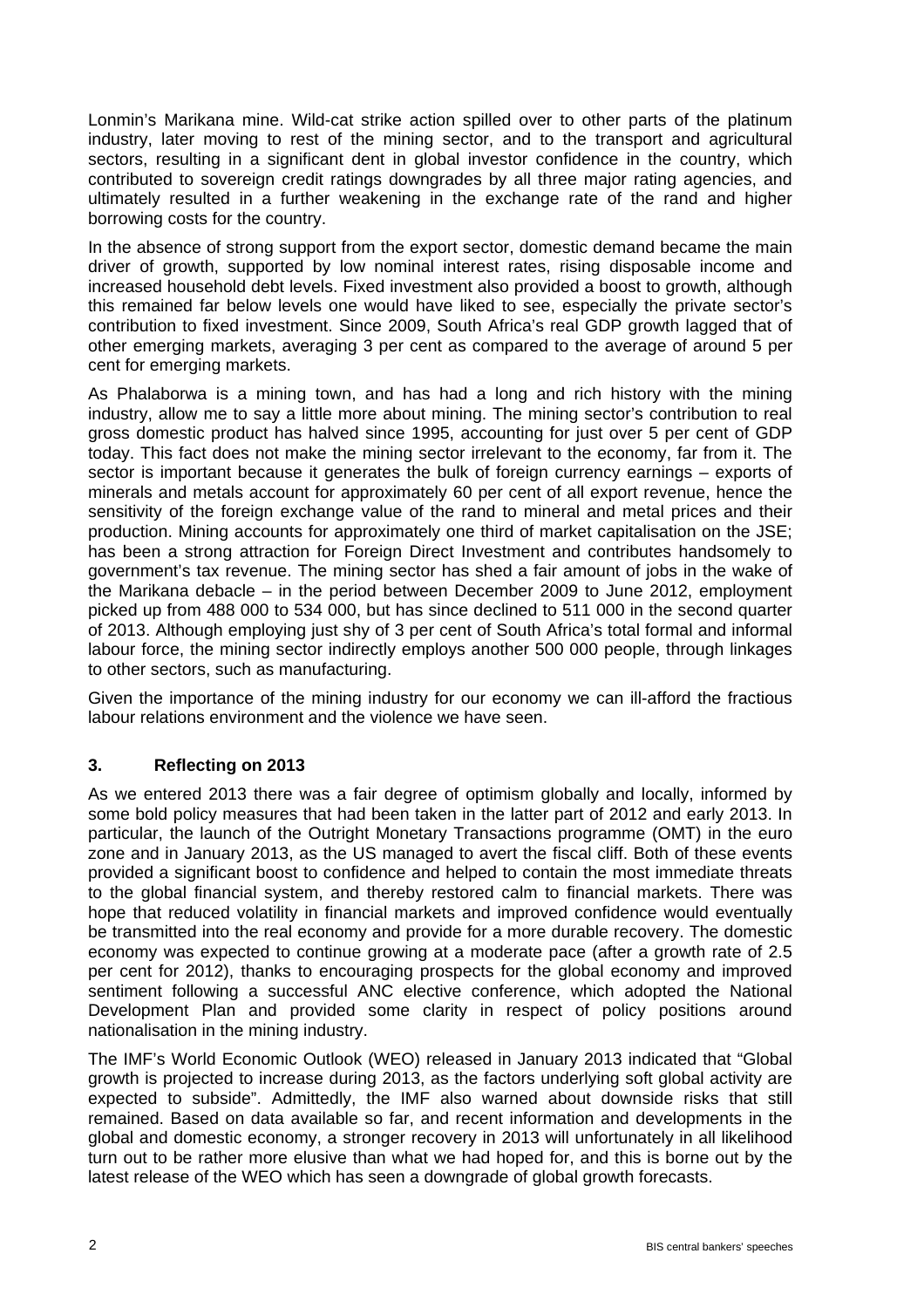As we moved deeper into 2013, some of the headwinds identified by the IMF WEO and others as contributing to downside risks to the global outlook did indeed materialise, in particular expectations of an earlier than anticipated withdrawal of unconventional monetary policies by the US Federal Reserve. These headwinds also registered in the form of less progress being made in the eurozone on various fronts to help underpin the recovery there. More recently the picture is more promising, considering the euro zone has finally exited from a recession in the second quarter led by Germany and France, after six quarters of economic contraction. The Spanish economy exited two years of recession in the second quarter, growing by 0.1 per cent despite tough austerity measures which have brought thousands to the streets in protest. The US has been one of the more convincing bright spots when it comes to stronger underlying momentum in economic growth during 2013, although, like Japan, their fiscal outlook continues to weigh on future prospects. Slower growth rates in China, lower commodity prices, and moderating growth in emerging market economies, and generally a global economy moving at varying speeds across regions are some of the downside risks that have materialised.

On the domestic front, unfortunately risks that industrial action could become more widespread and disruptive during 2013 in the wake of wage negotiations in centralised bargaining agreements that were up for renewal also did come to pass and has damaged growth prospects for 2013. A dismal growth rate of 0.9 per cent was recorded in the first quarter of the year on account of a severe contraction in the manufacturing sector which was followed by a growth rate of 3 per cent in the second quarter, but which mainly related to normalisation in the manufacturing sector, and was not reflective of improving underlying economic conditions. The third quarter of this year will be affected by the widespread strike action experienced, but hopefully this will be partly offset by more improved growth performance in advanced economy trading partner countries, as noted earlier.

The rand exchange rate has been somewhat slow to act as a shock absorber or adjustment mechanism to provide support to the trade account and the Balance of Payments. South Africa's current account deficit widened from 2.8 per cent of GDP in 2010 to 6.3 per cent in 2012. The trade deficit grew on account of increased imports related to the infrastructure investment programme, and lacklustre exports, as well as declining terms of trade. The depreciation of the rand exchange rate resulted in a deterioration in the Bank's inflation outlook, and the targeted measure of inflation increased from just below 5.0 per cent in August 2012 to 6.4 per cent in August 2013. Still, however, there was little evidence of any demand pressures, with much of this increase driven by cost push factors.

It is the improvement in growth prospects for advanced economies, in particular the US, that saw the rand again recouple with global developments on talk of asset purchase tapering. Expectations of tapering had a profound impact on financial markets of both advanced economies and emerging markets, but more particularly for the latter as it is deemed that such a withdrawal of stimulus will negatively impact on portfolio flows to emerging markets. Indeed, capital inflows retreated somewhat, and in South Africa we witnessed a pull-back especially in bond inflows. During May and June this year, we witnessed a net outflow of over R17 billion from our bond market although this was partially offset by equity inflows. From the beginning of May the rand exchange rate depreciated from R8.90 against the USD to levels of R10.40 in August.

A number of central banks in emerging markets reacted quite differently to these movements, with some tightening monetary policy despite an evident slowdown in growth, others intervening in the foreign exchange market and others draining liquidity in local markets. The central bank of Brazil has since April this year, increased its policy rate by a total of 225 basis points to 9.5 per cent due to inflation pressures and to shore-up the currency and limit capital outflows, while also lifting previous taxes on capital inflows. The central bank in Indonesia increased the policy rate by 150 basis points thus far in 2013 to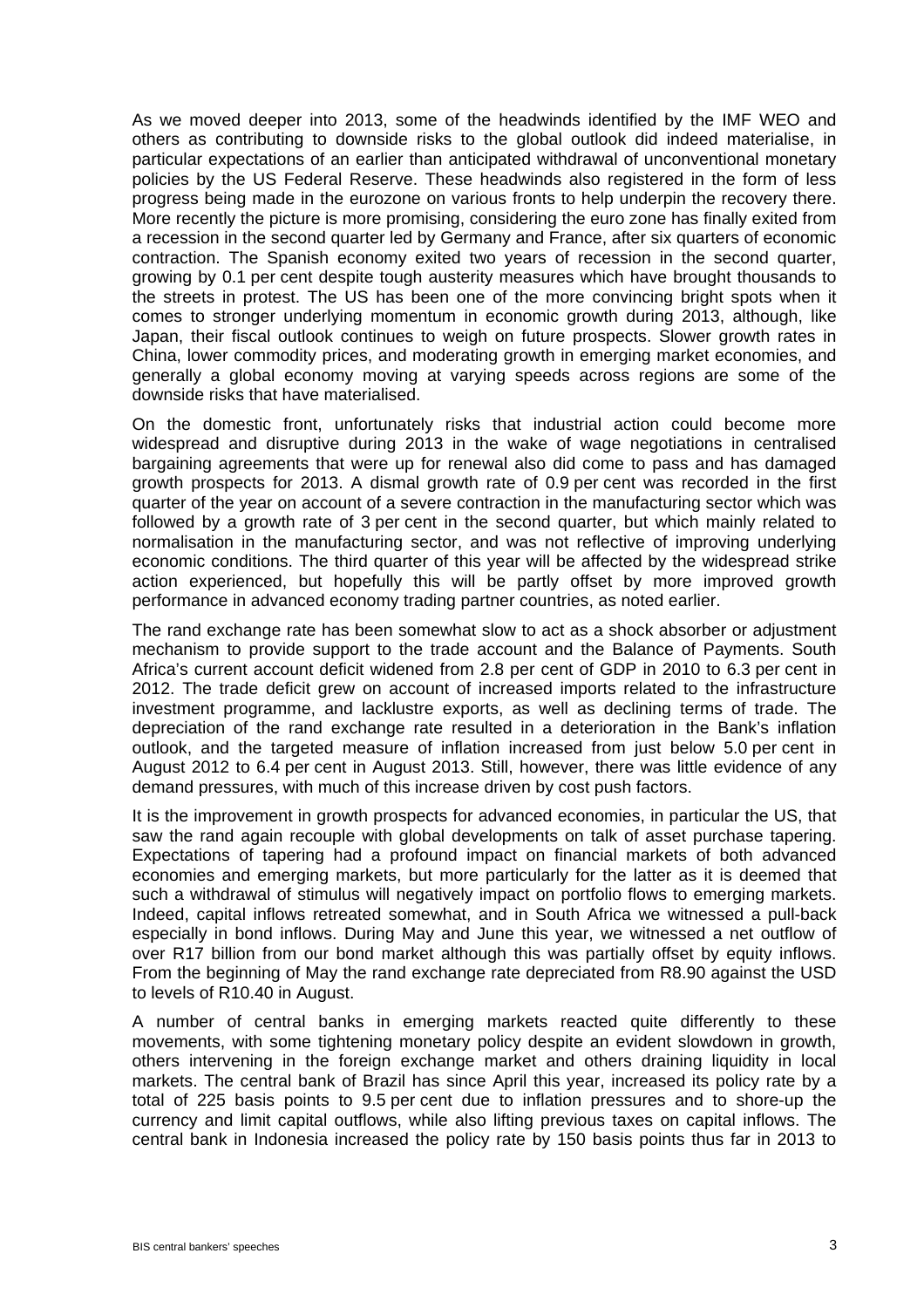7.25 per cent, but in emerging Europe we have seen various interest rate reductions.<sup>1</sup> The People's Bank of China (PBoC) reacted by initially tightening liquidity conditions, only to be relaxed soon thereafter to reverse a substantial increase in money-market rates and to resolve liquidity issues.

Although markets have retraced following the Fed's decision not to taper after all, it should be remembered that this is only a delay, and has helped to buy time for emerging markets to prepare as best as they can for when tapering actually takes place.

Emerging markets that defended their currencies during May and June of this year through the sale of foreign exchange reserves, have rebuilt these buffers, reflecting a resumption of significant capital flows into emerging markets. Countries such as Mexico, Turkey, Brazil, South Korea and Indonesia, have in the past two months erased losses in foreign exchange holdings that totalled about US\$40 billion between April and July, according to data from JPMorgan. In addition, China appears to have added about US\$163 billion in the third quarter, bringing its stock of reserves to a record US\$3.66 trillion.<sup>2</sup> South Africa studied what other emerging markets were doing, but given its own particular circumstances deemed it not appropriate to tighten policy during that period, nor to implement any measures aimed at the foreign exchange market.

### **4. Outlook**

Clearly, asset purchase tapering by the Fed has been put on hold for now, but this will surely commence at some point. Is there need for alarm over emerging markets in light of tapering and is the slowdown in emerging markets really that severe? The IMF's latest Global Financial Stability Report<sup>3</sup> (GFSR) poses the question of what would happen if flows reversed more sharply in emerging markets? The GFSR suggests that while emerging markets may have become more vulnerable, they are also in a much better position than prevailed at the time of the 2008 crisis. In the 12 weeks following the reversal of risk sentiment during May 2012, assets under management for emerging market fixed-income funds fell by 7.6 per cent (or US\$19 billion), much smaller than in 2008, when assets under management fell by 36 per cent (or US\$26 billion) during the first round of the asset sell-off in September–October 2008, although the impact on local currency bond yields was similar across the two episodes.

Emerging market countries have come a long way in the last two decades and are not as fragile today as they would have been in the past. Foreign exchange reserve levels are much higher; monetary policy has greater credibility and there is a better track record of managing inflation; while fiscal positions are healthier than in many advanced economies; and they are less vulnerable to sudden stops given that there are less dollar liabilities. Macro-economic fundamentals have also improved significantly and while emerging markets may be slowing, they remain the biggest contributors to global growth, and this may well be a correction to more sustainable levels of growth after period of somewhat spectacular growth.

But, as we witnessed at the time of tapering talk, emerging markets did react. Exchange rates weakened, yields on fixed income instruments spiked and the equity markets sold off. It is likely that there will be a further reaction when tapering eventually becomes a reality, and while some of the effects of tapering may already be priced into markets, we cannot be sure of how much is priced in and therefore how much still needs to be reflected in asset prices.

<sup>1</sup> Hungary and Poland (–175 basis points), Turkey (–150 basis points)

<sup>2</sup> Emerging markets rebuild fx reserves after recent turmoil, Financial Times, 22 October 2013

www.imf.org, GFSR, October 2013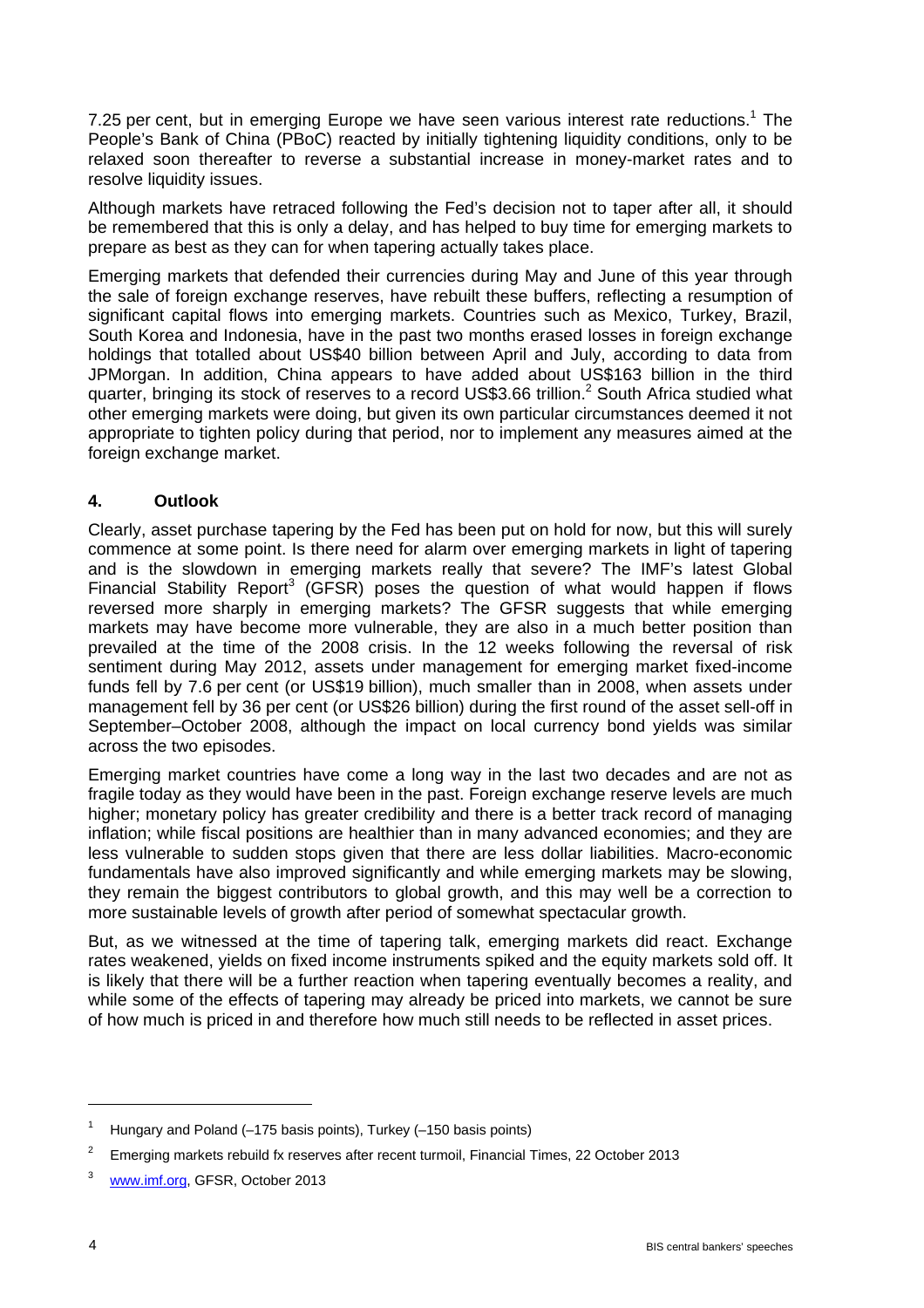As I indicated earlier, South Africa's economic performance has lagged behind other emerging market economies through the crisis, and continues to reflect lacklustre growth. The Bank has repeatedly raised its inflation forecasts and lowered the growth forecasts since the end of 2012. The 2013 forecast for the CPI inflation was raised from 5.5 per cent in December 2012 to 5.9 per cent in September 2013, while the forecast for 2014 was raised from 5.0 per cent to 5.8 per cent over the same period. Real GDP forecasts for 2013 were lowered from 2.9 per cent at the end of 2012, to 2.0 per cent more recently, and for 2014 from 3.6 per cent to 3.3 per cent. The Bank's Monetary Policy Committee (MPC), faced with such an environment has found it prudent to keep the policy rate steady throughout 2013, as despite the rising trend in inflation, the MPC deemed inflationary pressures stemming from the demand side of the economy to be subdued, and therefore that inflation pressures largely related to supply shocks and the weaker exchange rate.

However, as noted in the most recent MPC statement, the upward drift in core inflation in the absence of any obvious demand pressures would suggest that there may be emerging underlying pressures owing to lagged effects of the exchange rate depreciation as well as higher unit labour costs. Although the rand has appreciated from the levels of R10.40 during August 2013, it remains vulnerable to changes in the global and domestic environment. Furthermore, while inflation expectations appear to be anchored and relatively stable, expectations are uncomfortably close to the upper end of the inflation target range.

Growth remains below potential with a widening output gap and is expected to average only 2.0 per cent in 2013 and 3.3 per cent in 2014. The leading indicator of the Bank suggests that the moderate growth rates are set to continue, while protracted work stoppages in the mining and manufacturing sectors are likely to detract from growth going forward. Consumer spending is also expected to remain modest, capped by high household debt levels, low employment creation and rising administered prices.

More recently, concerns over the current account deficit have heightened, and these concerns have been propelled by the fact that South Africa's terms of trade have deteriorated, exports have failed to react sufficiently to the weaker rand, and the global environment characterised for the best part of five years by easy liquidity, is in the process of transforming. Investors have shifted their focus to macroeconomic imbalances and have become increasingly concerned about countries with high current account and budget deficits, which rely heavily on international capital flows. Along with monetary policy slowly turning the corner in advanced economies, a fundamental reassessment of the emerging market investment case appears to be under way, as the recent impact of the announcement of the intentions of the Fed to soon embark on a withdrawal from unconventional monetary policy seems to have exposed vulnerabilities in certain countries that may have been underestimated previously.

Although the recent breach of the inflation target is expected to be temporary, and we recently saw CPI inflation decelerate from 6.4 per cent in August to 6.0 per cent in September, there are significant upside risks, not least of which relate to wages and the exchange rate. In line with its mandate, the Bank continues to monitor developments carefully. Indications that inflation will deteriorate significantly or remain outside of target for a protracted period and affect inflation expectations, will require the appropriate policy response from the MPC.

As we approach 2014, while there appears to be reason for optimism overall as the global recovery gathers momentum, we will have to contend with an environment that continues to be characterised by uncertainty and volatility. The extent of the impact of the exit from unconventional monetary policy measures remains unclear. Given the many uncertainties in the global environment that are beyond our control, there is little room to get wrong that which is within our control, such as focused, effective and efficient implementation of reforms and policies that will improve our competitiveness and enhance our attractiveness as an investment destination, labour representatives and employers taking full ownership and